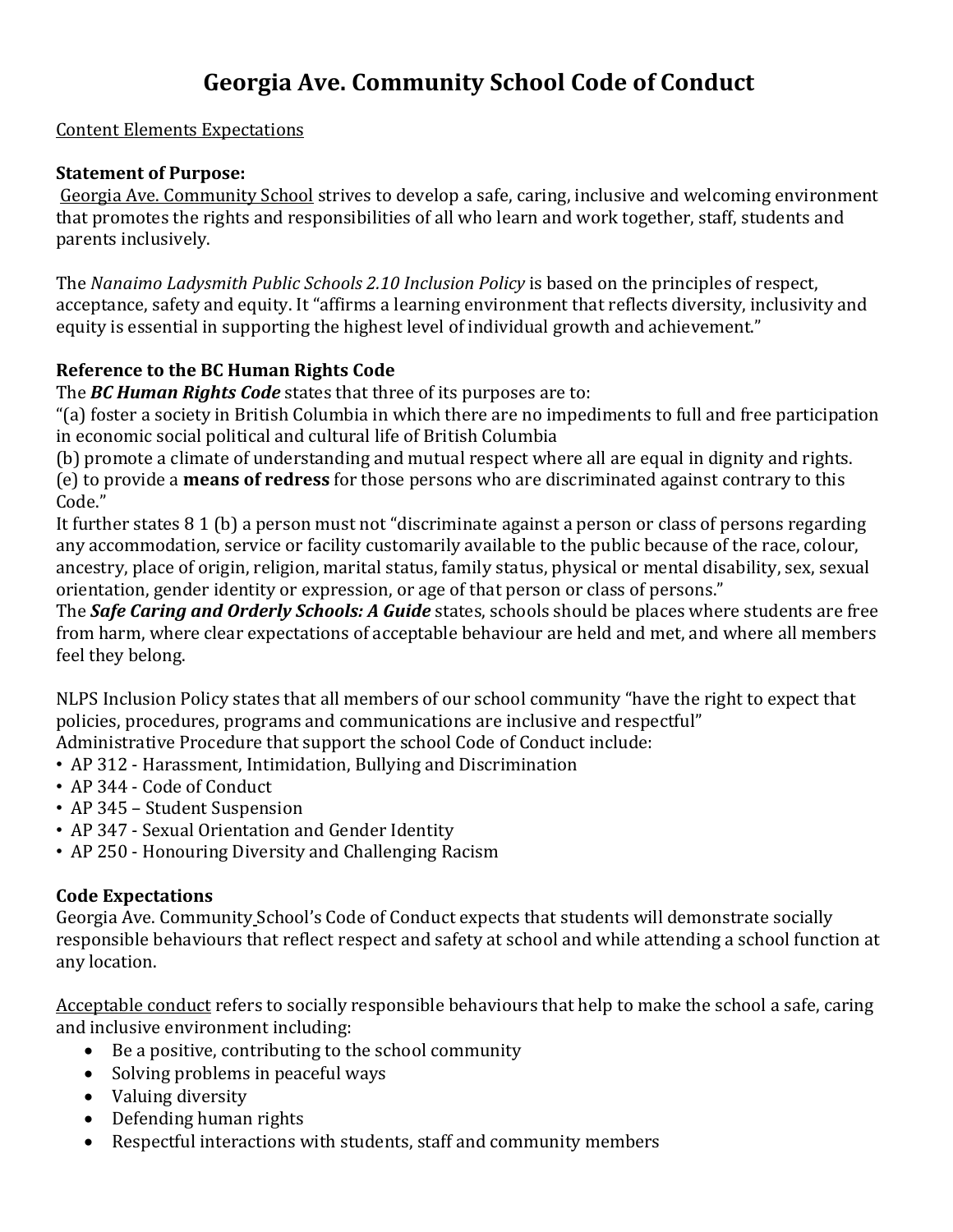- Speaking up and reporting incidents that demean others or threaten the personal or emotional safety of individuals or groups in a timely manner
- Respect the law as it applies to yourself and others
- Act in a manner that brings credit to Georgia Avenue Community School
- Student are allowed to wear anything they choose so long as it conforms with the school Code of Conduct requirements for the intended activity and does not promote drugs or alcohol, display offensive images or language, or encourage discrimination.

Unacceptable conduct refers to behaviour that interferes with the safe and orderly environment of the school, either person-to-person basis or through social media, including, but not limited to:

- Engaging in incidents of harassment, intimidation, bullying or discrimination
- Interfering with the learning or orderly environment of the school or function
- verbal threats of harm, swarming
- Illegal acts such as: physical violence, theft or damage to property, possession or distribution of an illegal or restricted substance, possession, or use of a weapon.
- acts of retribution

AP 344 - Code of Conduct states: " Students with identifiable special needs might be unable to comply with a code of conduct due to having a disability of an intellectual, physical, sensory, emotional or behavioural nature. Such students may require special consideration in the selection of appropriate forms of intervention to ensure that they are not subject to disciplinary or intervention measures as a direct or indirect consequence of having a special need."

## **Rising Expectations**

Georgia Ave. Community School staff use the *Positive Behaviour Intervention System, Core Competencies and Zones of Regulation* to teach students in appropriate social behaviour. There is an outline of progression of expectations held for students as they become older, more mature and move through successive grades. The expectations are educative, preventative and allow for many opportunities to teach the same social skill in a variety of ways.

## **Consequences**

NLPS Inclusion Policy states:

"The Board expects that all students, staff, and members of our school communities will adhere to a code of conduct that is educative, preventative and restorative in practice and response"

# **1. Restorative Practices**

- focus on creating conditions for students to learn self-discipline, fix mistakes and return to the group/class/school strengthened.
- address the needs of those who have been harmed
- encourage the students, as often as possible, to participate in the development of meaningful, interventions through discussion or mediation to replace, repair or make "good" what has been taken, damaged, destroyed and/or defaced.
- respond to the harm are meaningful in addressing the needs of all involved
- help students reclaim their self-esteem through self-evaluation, personal effort and restitution
- provide opportunities to model leadership
- emphasize the importance of positive relationships in building community and,
- speak to the obligation we all have to each other to move towards wholeness, restoration and belongingness.